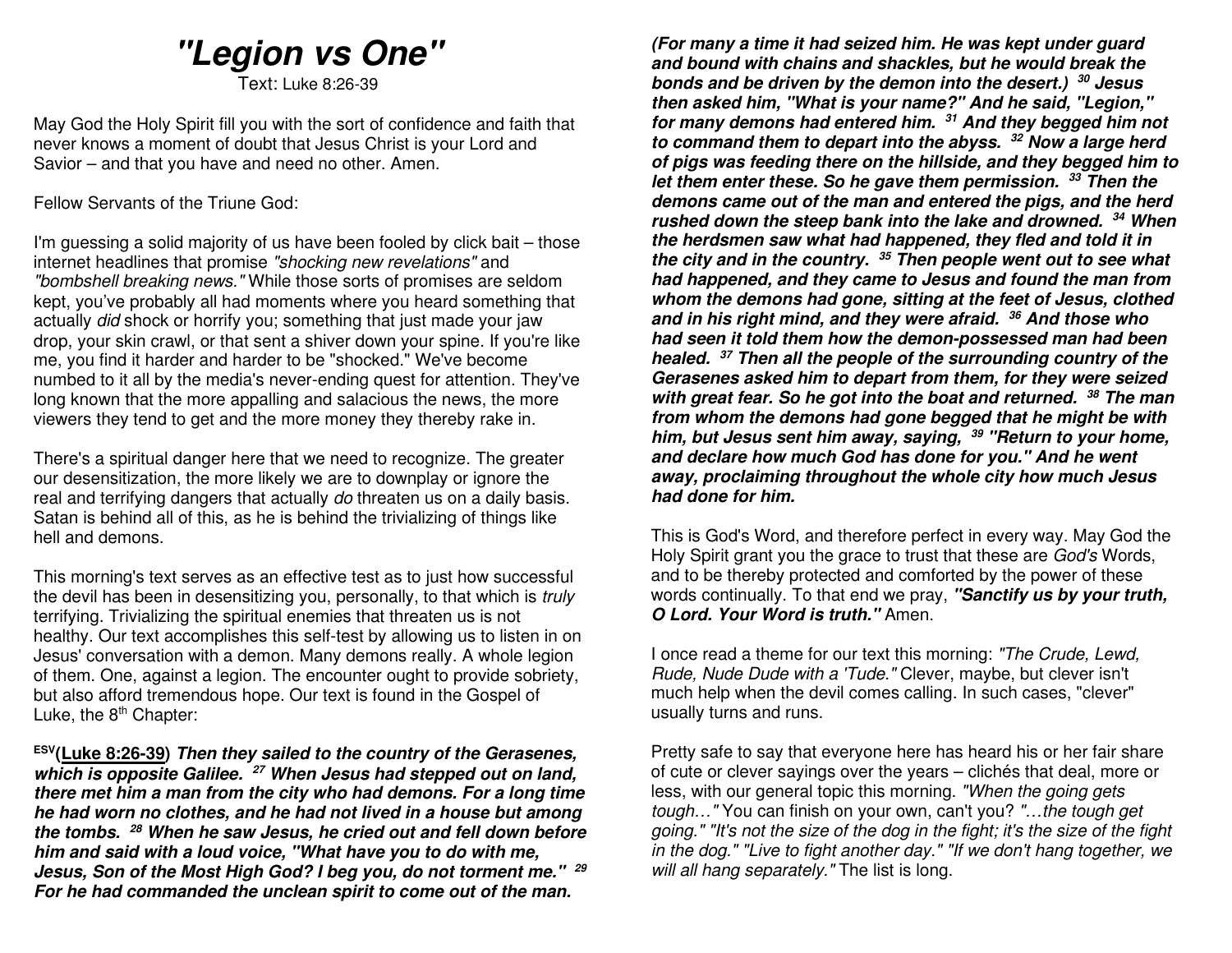The problem, again, is that "cute" and "clever" tend to minimize the actual threat. Dump a little raw fear and panic onto cute and it melts like cotton candy in the rain. Given what we know about our spiritual enemies, cute just won't cut it.

What will? When we are talking about Satan and his minions, only sober truth will do. So it is that you don't hear Peter making cute when he talks about the devil. He says things like: **"Be sober, be vigilant; because your adversary the devil walks about like a roaring lion, seeking whom he may devour.**" Not cute at all, but very sobering – and the result is intended to be very effective.

The line in our text that ought to both chill and sober us is the demon's response when Jesus asks its name: **"And he said, 'Legion,' for many demons had entered him."** Add to that the fact that these demons had entered or "possessed" this man and that by their power he was given super-human strength and an animal ferocity, and we quickly see that there is nothing cute about this situation. Nothing at all.

That's the first message of our text – a frank and candid look at just what Christians (now as then) are up against.

If you've ever had occasion to look into the eyes of death row inmates, you've seen firsthand what no Hollywood actor could ever accurately portray: convicted, hard-core criminals who have no pity, no remorse, no compassion, and – worst of all – nothing to lose. It's in the eyes. You can't fake that. You can't "act" that. I've seen that only once, when I visited a death-row inmate at a maximum security prison in Florida. The man was on death-row because he had robbed, assaulted, and then stabbed a woman between 14 and 20 times. Just before his execution in 1990, he said in a letter to the State that his only regret was that the woman's husband hadn't also been home at the time so that he could have killed him as well.

The point is that there are absolutely, thoroughly bad people in the world. And yet as bad as human beings can get, they are as nothing compared to Satan and his evil angels. As evil, brutal, and remorseless as human beings can be, the spiritual forces that oppose us are infinitely worse. They truly have nothing whatsoever to lose. For living human beings there is always a chance – which is why we reach out even to death-row inmates. The malefactor crucified next to Jesus was saved at the 11<sup>th</sup> hour. No hope remains for the fallen angels. Theirs is a wickedness beyond our comprehension, an evil that cannot be measured in human terms. They have no hope, only hatred. The Bible

tells us that they are reserved only for the fires of hell.

You can hear that in the demon's response to Jesus, can't you? Listen again to their answer, recorded in a parallel account in Matthew 8: **"What have you to do with us, O Son of God? Have you come here to torment us before the time?"** That's the point, isn't it? The demons have nothing to lose because they know with a dreadful certainty that nothing and no one can ever help them, ever rescue them. They know only helplessness, bitter frustration, rage, and absolute hatred for God and everything he loves. More than just "death row," they sit on "eternity row" – awaiting only the fires of hell for all eternity.

In our text we see a dramatic contrast, for just as the possessed human being was powerless against the demons, so also we learn how powerless the demons were against Jesus. Not that that stops their hatred or brutality. They just look for a new target, a new victim or victims – which means you and me. They are already judged and condemned, so they seek only to destroy the living. Knowing that Jesus would never allow them to enter other human beings, they beg permission to enter a herd of pigs. Other than the fact that the raising and eating of pigs was forbidden to Jews at that time, we have little understanding of such things. Did the pigs essentially commit suicide when they felt the presence of the demons, or did the demons simply seek to kill, to destroy, whatever they touched? Jesus allowed the unclean to enter the unclean, but only the swine perished. The demons remain.

A dark and terrifying scene, isn't it? That, however, is the reality of the world in which we live. Our enemies, though unseen, are every bit as real as the building you occupy and the seat in which you are sitting, and their unrelenting intentions are more evil than anything we can fully imagine. And their number is Legion.

That's the bad news. The good news is that that is exactly why Jesus came to earth. We don't have to defeat such incredibly powerful and evil forces because Jesus did it for us – in our place and as our Substitute, our Champion. He understood both the depth of the evil and the purveyors or authors of that evil. He also knew that you and I were simply incapable of ever succeeding against such things. Luther captured this truth in his famous hymn, A Mighty Fortress: "With might of ours could naught be done, soon were our loss effected. But for us fights the Valiant One – Whom God himself elected. Ask ye, 'Who is this?' Jesus Christ it is, of Sabaoth Lord and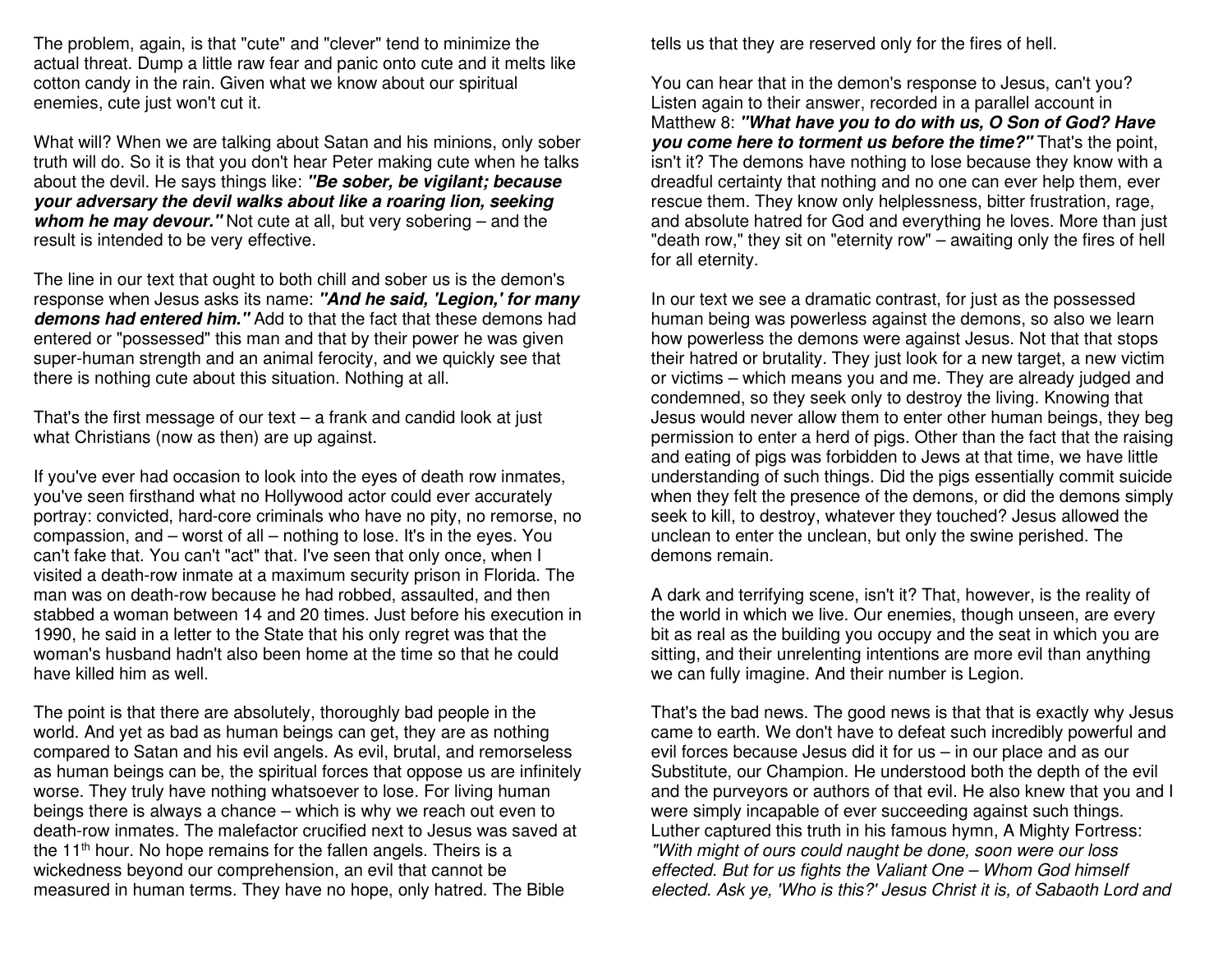there's none other God; He holds the field forever." Nor was Luther ignorant of just what we were up against. From the third verse of that same hymn: "Tho' devils all the world should fill, all eager to devour us, we tremble not, we fear no ill, they shall not overpow'r us. This world's prince may still scowl fierce as he will, he can harm us none, he's judged; the deed is done; one little word can fell him." That "word," of course, is Jesus – the One.

Christians tend to lose sight of the true nature of the struggle that we are in and the danger that we face. And if that is true, then it is also true that you and I also therefore lose sight of just how desperately we need our Savior and just how indispensable and magnificent a champion he really is. The man in our text was helpless in the face of such power, such evil. He had no ability, no inner strength to rid himself of the demons that possessed him. It's the same way with sin. You and I had no power to rid ourselves of the condemnation of our sin, and it was our sin that had separated us from God and excluded us from God's heaven. Our sins had enslaved us, and had made us the playthings of the demons. As the demons held the man of the Gerasenes in their grip, so our sins held us in a tempered steel grip from which we could never hope to break free.

But that is exactly what Jesus came to do for us – that is exactly what he did do for us on Calvary's cross. He met evil head-on, and prevailed. He did so by consistently resisting all demonic temptation - keeping God's holy law *perfectly* – and then freeing us from our slavery to demonic forces by offering his perfect life as a blood sacrifice on the cross. In so doing, the power of the demons was broken, shattered, destroyed. The evil against which we were powerless was crushed, broken. The penalty for our sins has been paid in full. Legion, defeated by One.

The war has been won, but don't miss the ending in our text. There are still many who, refusing Jesus' victory, are enslaved to evil. The people of the Gerasenes, for example, drove Jesus from their region. They essentially traded their Savior for pigs. I doubt it looks much different today when human beings discard Jesus for something like money, pleasure, or earthly fame and power – eternal life, traded for "pigs."

Yet not all rejected, did they. Here, as elsewhere, there always seemed to be a remnant that was saved. So we hear that the man from whom the demons were cast became a disciple, and a witness. Though he wanted to join Jesus' entourage, God had other plans for him. He, like most of us here today, was sent home to be Jesus' witness there. Our calling is the same – simply to tell our neighbors **"what great things God has done for you."** To do so, you and I have to first come to

understand those "great things." Our text for this morning helps to open our eyes. Our enemy is Legion – a countless hoard with power and evil beyond our comprehension. Yet our one Friend and Ally is Jesus Christ, who has both fought for us and has credited his victory to us. It is enough, for this One can and will continue to protect us from that terrifying Legion of eternal destruction. Amen.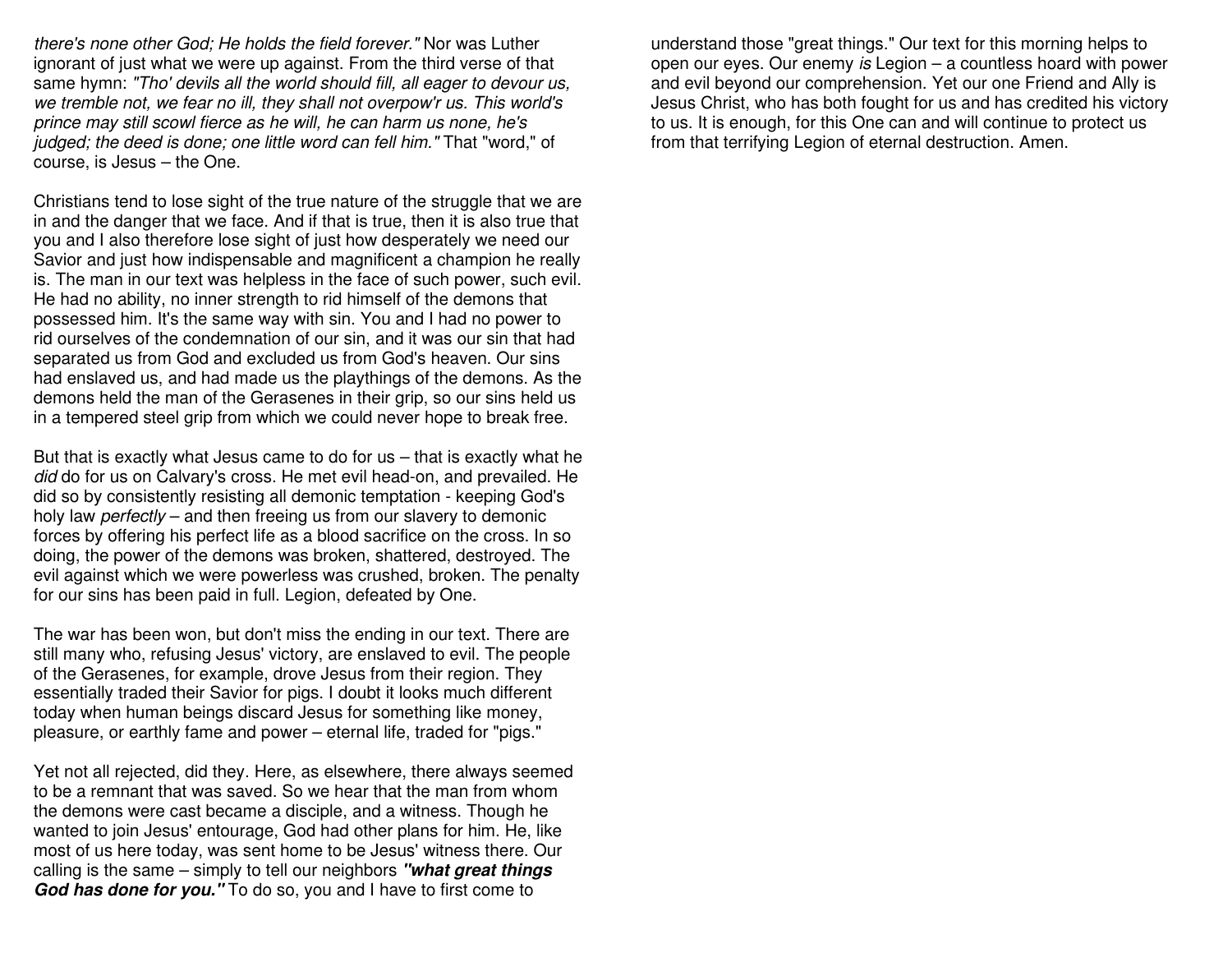**ESV(Isaiah 65:1-9)** I was ready to be sought by those who did not ask for me; I was ready to be found by those who did not seek me. I said, "Here I am, here I am," to a nation that was not called by my name. <sup>2</sup> I spread out my hands all the day to a rebellious people, who walk in a way that is not good, following their own devices;  $3$  a people who provoke me to my face continually, sacrificing in gardens and making offerings on bricks; <sup>4</sup> who sit in tombs, and spend the night in secret places; who eat pig's flesh, and broth of tainted meat is in their vessels; <sup>5</sup> who say, "Keep to yourself, do not come near me, for I am too holy for you." These are a smoke in my nostrils, a fire that burns all the day. <sup>6</sup> Behold, it is written before me: "I will not keep silent, but I will repay; I will indeed repay into their lap  $\frac{7}{7}$  both your iniquities and your fathers' iniquities together, says the LORD; because they made offerings on the mountains and insulted me on the hills, I will measure into their lap payment for their former deeds."  $8$  Thus says the LORD: "As the new wine is found in the cluster, and they say, 'Do not destroy it, for there is a blessing in it,' so I will do for my servants' sake, and not destroy them all. <sup>9</sup> I will bring forth offspring from Jacob, and from Judah possessors of my mountains; my chosen shall possess it, and my servants shall dwell there.

**ESV(Galatians 3:23-4:7)** Now before faith came, we were held captive under the law, imprisoned until the coming faith would be revealed.  $^{24}$  So then, the law was our guardian until Christ came, in order that we might be justified by faith.  $25$  But now that faith has come, we are no longer under a guardian,  $26$  for in Christ Jesus you are all sons of God, through faith.  $27$ For as many of you as were baptized into Christ have put on Christ.  $^{28}$  There is neither Jew nor Greek, there is neither slave nor free, there is no male and female, for you are all one in Christ Jesus. <sup>29</sup> And if you are Christ's, then you are Abraham's offspring, heirs according to promise. ESV **Galatians 4:1** I mean that the heir, as long as he is a child, is no different from a slave, though he is the owner of everything,  $2$  but he is under guardians and managers until the date set by his father.  $3$  In the same way we also, when we were children, were enslaved to the elementary principles of the world.<sup>4</sup> But when the fullness of time had come, God sent forth his Son, born of woman, born under the law,  $5$  to redeem those who were under the law, so that we might receive adoption as sons.  $6$  And because you are sons, God has sent the Spirit of his Son into our hearts, crying, "Abba! Father!" <sup>7</sup> So you are no longer a slave, but a son, and if a son, then an heir through God.

**ESV(Luke 8:26-39)** Then they sailed to the country of the Gerasenes, which is opposite Galilee. $27$  When Jesus had stepped out on land, there met him a man from the city who had demons. For a long time he had worn no clothes, and he had not lived in a house but among the tombs.<sup>28</sup> When he saw Jesus, he cried out and fell down before him and said with a loud voice, "What have you to do with me, Jesus, Son of the Most High God? I beg you, do not torment me." <sup>29</sup> For he had commanded the unclean spirit to come out of the man. (For many a time it had seized him. He was kept under guard and bound with chains and shackles, but he would break the bonds and be driven by the demon into the desert.)  $30$  Jesus then asked him, "What is your name?" And he said, "Legion," for many demons had entered him. <sup>31</sup> And they begged him not to command them to depart into the abyss. <sup>32</sup> Now a large herd of pigs was feeding there on the hillside, and they begged him to let them enter these. So he gave them permission. <sup>33</sup> Then the demons came out of the man and entered the pigs, and the herd rushed down the steep bank into the lake and drowned. <sup>34</sup> When the herdsmen saw what had happened, they fled and told it in the city and in the country. <sup>35</sup> Then people went out to see what had happened, and they came to Jesus and found the man from whom the demons had gone, sitting at the feet of Jesus, clothed and in his right mind, and they were afraid. <sup>36</sup> And those who had seen it told them how the demon-possessed man had been healed.  $37$  Then all the people of the surrounding country of the Gerasenes asked him to depart from them, for they were seized with great fear. So he got into the boat and returned. <sup>38</sup> The man from whom the demons had gone begged that he might be with him, but Jesus sent him away, saying,  $^{39}$ "Return to your home, and declare how much God has done for you." And he went away, proclaiming throughout the whole city how much Jesus had done for him.



# **ST PAUL LUTHERAN** CHURCH

**BISMARCK, NORTH DAKOTA**